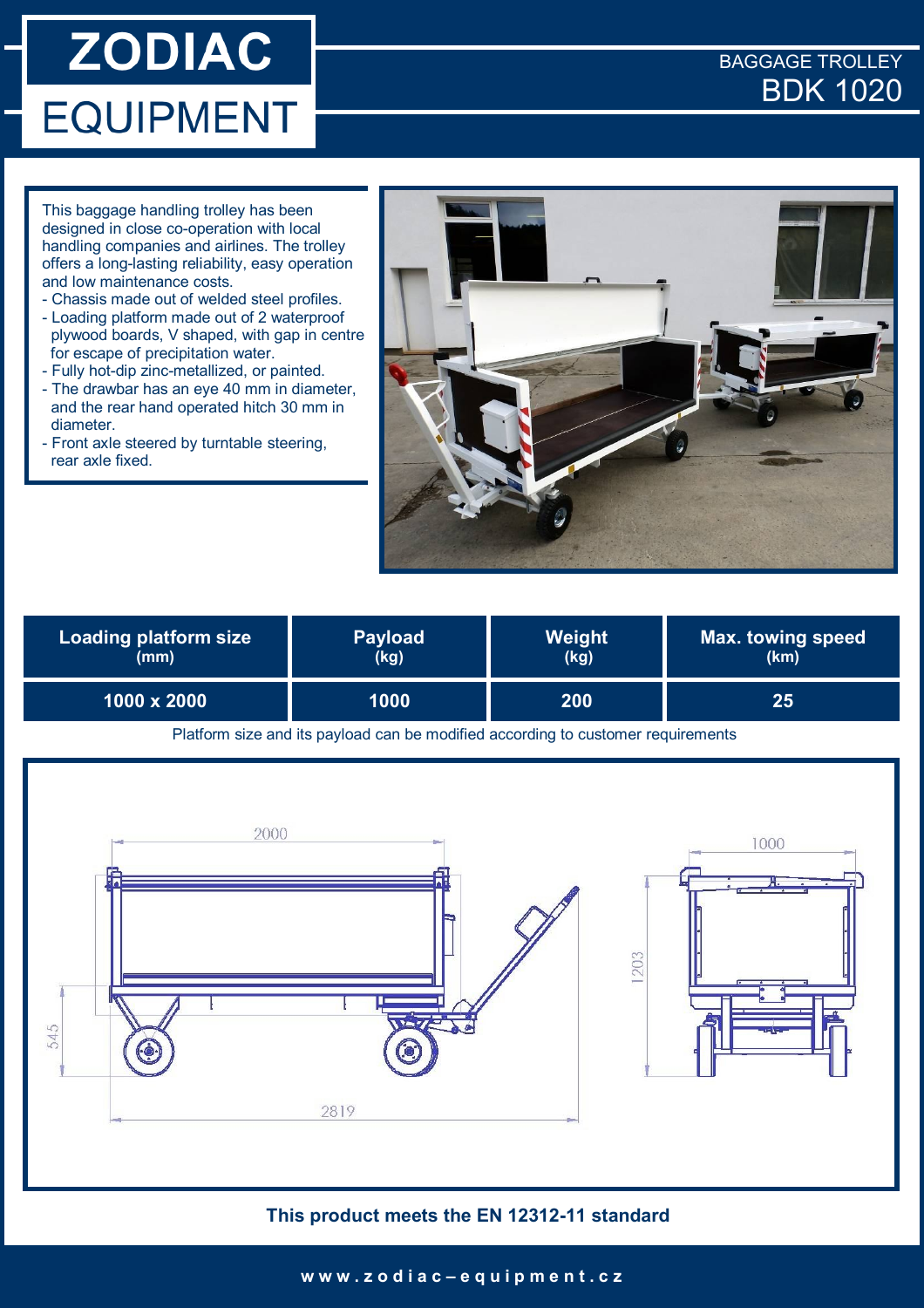## **ZODIAC** EQUIPMENT BDK 1020

The chassis is equipped with a parking brake actuated by lifting and locking the drawbar in the upright position.







Manual self-locking E-type spring-loaded tow-hitch. Rockinger tow-hitch available.



### **Optional versions and equipment**

- White painting as a standard, other colours on demand
- Extended version